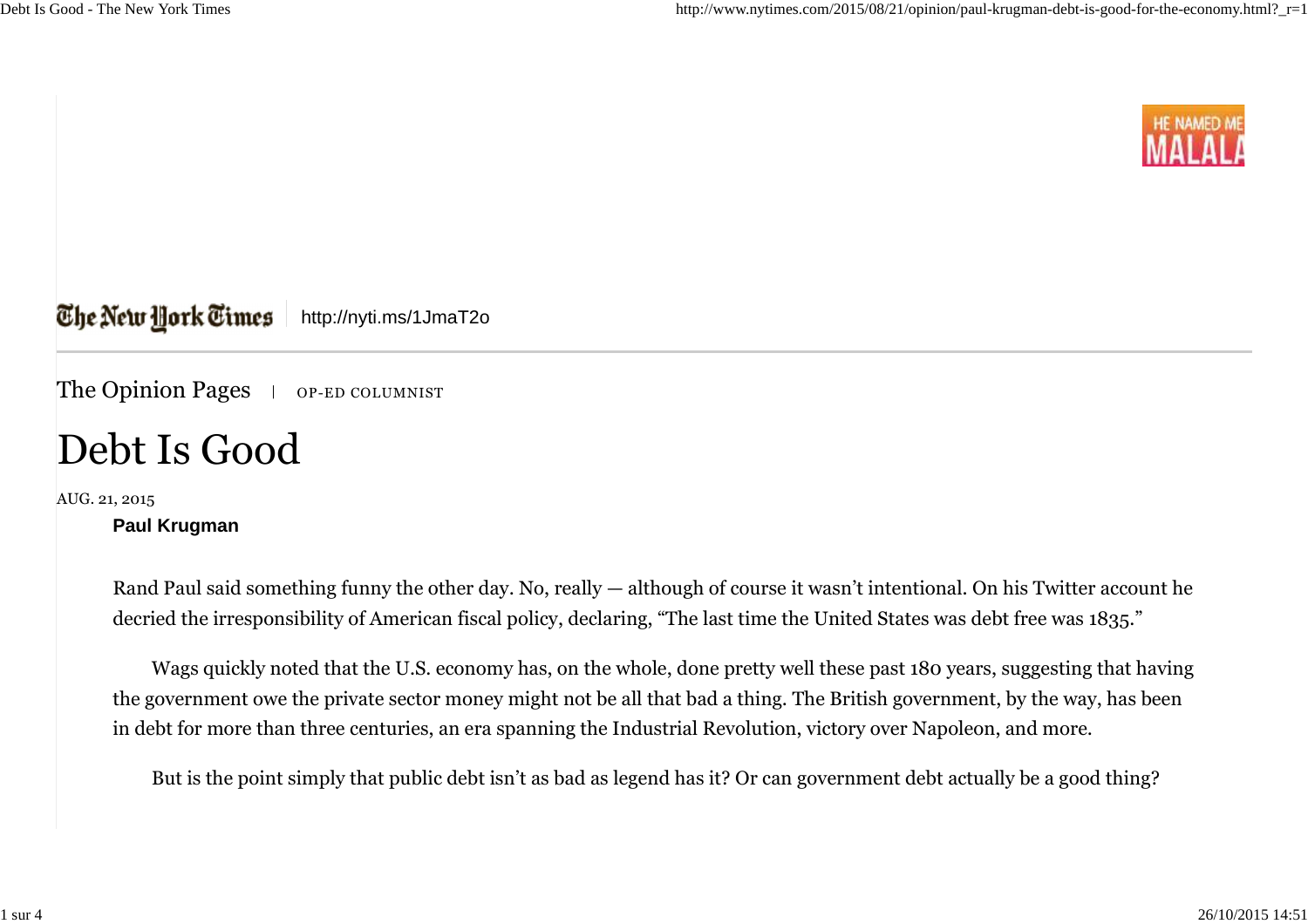Believe it or not, many economists argue that the economy needs a sufficient amount of public debt out there to function well. And how much is sufficient? Maybe more than we currently have. That is, there's a reasonable argument to be made thatpart of what ails the world economy right now is that governments aren't deep enough in debt.

I know that may sound crazy. After all, we've spent much of the past five or six years in a state of fiscal panic, with all theVery Serious People declaring that we must slash deficits and reduce debt now now now or we'll turn into Greece, Greece I tellyou.

But the power of the deficit scolds was always a triumph of ideology over evidence, and a growing number of genuinelyserious people — most recently Narayana Kocherlakota, the departing president of the Minneapolis Fed — are making the casethat we need more, not less, government debt.

## Why?

One answer is that issuing debt is a way to pay for useful things, and we should do more of that when the price is right.The United States suffers from obvious deficiencies in roads, rails, water systems and more; meanwhile, the federalgovernment can borrow at historically low interest rates. So this is a very good time to be borrowing and investing in thefuture, and a very bad time for what has actually happened: an unprecedented decline in public construction spendingadjusted for population growth and inflation.

Beyond that, those very low interest rates are telling us something about what markets want. I've already mentioned thathaving at least some government debt outstanding helps the economy function better. How so? The answer, according toM.I.T.'s Ricardo Caballero and others, is that the debt of stable, reliable governments provides "safe assets" that help investorsmanage risks, make transactions easier and avoid a destructive scramble for cash.

Now, in principle the private sector can also create safe assets, such as deposits in banks that are universally perceived as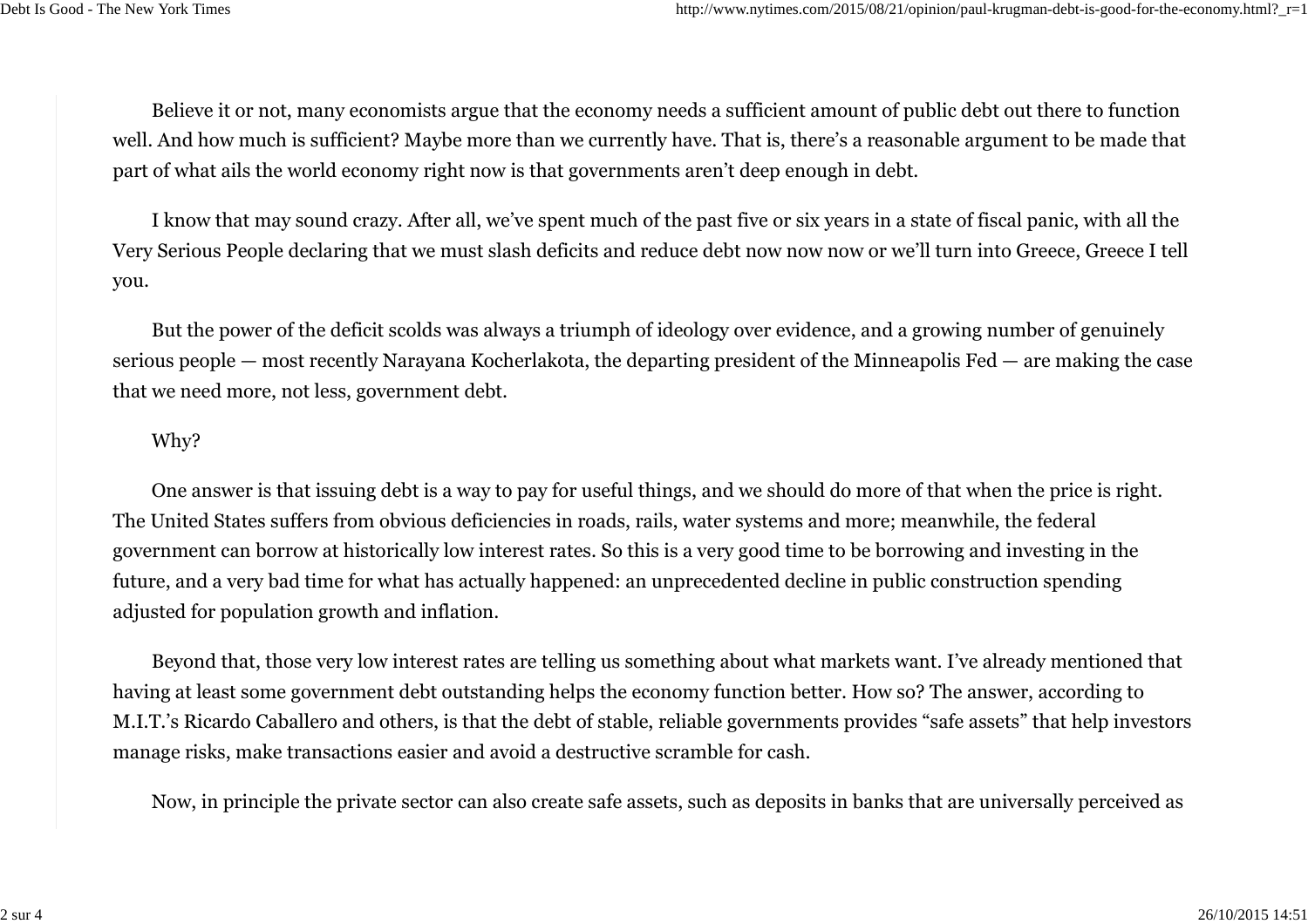sound. In the years before the 2008 financial crisis Wall Street claimed to have invented whole new classes of safe assets byslicing and dicing cash flows from subprime mortgages and other sources.

But all of that supposedly brilliant financial engineering turned out to be a con job: When the housing bubble burst, allthat AAA-rated paper turned into sludge. So investors scurried back into the haven provided by the debt of the United Statesand a few other major economies. In the process they drove interest rates on that debt way down.

And those low interest rates, Mr. Kocherlakota declares, are a problem. When interest rates on government debt are verylow even when the economy is strong, there's not much room to cut them when the economy is weak, making it much harderto fight recessions. There may also be consequences for financial stability: Very low returns on safe assets may push investorsinto too much risk-taking — or for that matter encourage another round of destructive Wall Street hocus-pocus.

What can be done? Simply raising interest rates, as some financial types keep demanding (with an eye on their own bottom lines), would undermine our still-fragile recovery. What we need are policies that would permit higher rates in goodtimes without causing a slump. And one such policy, Mr. Kocherlakota argues, would be targeting a higher level of debt.

In other words, the great debt panic that warped the U.S. political scene from 2010 to 2012, and still dominates economicdiscussion in Britain and the eurozone, was even more wrongheaded than those of us in the anti-austerity camp realized.

Not only were governments that listened to the fiscal scolds kicking the economy when it was down, prolonging theslump; not only were they slashing public investment at the very moment bond investors were practically pleading with themto spend more; they may have been setting us up for future crises.

And the ironic thing is that these foolish policies, and all the human suffering they created, were sold with appeals toprudence and fiscal responsibility.